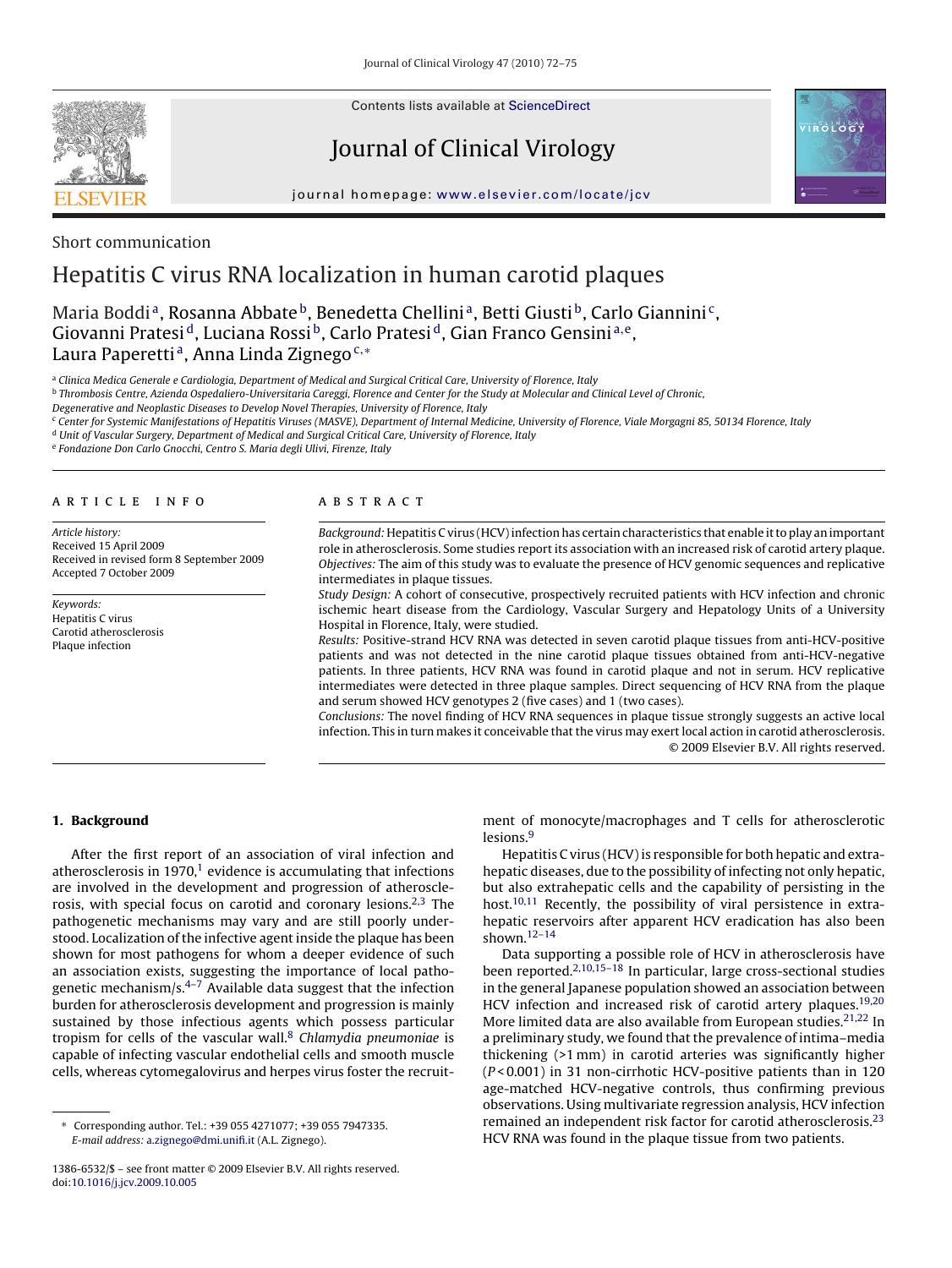## <span id="page-1-0"></span>**2. Objective**

Based on these observations, the aim of the study was to prospectively evaluate the possibility of the presence of HCV infection in carotid plaque tissue.

## **3. Study design**

#### 3.1. Study population

Plaque and serum samples were obtained from 10 consecutive anti-HCV-positive patients with chronic ischemic heart disease and hemodynamic carotid stenosis who underwent percutaneous transluminal carotid angioplasty (Table 1) and from 9 age/sex matched anti-HCV-negative (control) patients. All patients had >80% carotid stenosis grade and were identified as candidates for carotid endoarterectomy according to the routinemedical practices of the vascular Surgery Department.

The main demographic, clinical and virological characteristics of the patients are presented in Table 1. In most cases, patients were unaware of their anti-HCV positivity before the present study; in only three cases had this condition already been diagnosed 15, 8 and 11 years, before the study, respectively. The source of infection was in all cases unclear, but possibly related to uncontrolled medical or aesthetic procedures (i.e., dental care, colonoscopy, shaving with shared razors).

## 3.2. Experimental procedures

Plaque tissue samples were carefully washed in saline solution before being aliquoted and subjected to total RNA extraction. RNA isolation from plaque tissue was performed by Trizol reagent (Invitrogen Carlsbad, CA, USA) following the manufacturer's instructions. One microgram of total RNA was retro-transcribed in the presence of antisense primers for HCV 5 non-coding region (5 NCR) and human GAPDH gene. HCV RNA sequences were detected by home-made qualitative nested RT-PCR (sensitivity:  $1-5$  HCV IU/mL)<sup>24,25</sup>; uracyl-N-glycosilase (1 U/sample) was added to the reaction mixture to avoid carryover of PCR products. GAPDH gene was amplified with sense (ACCACAGTCCATGCCAT-CAC) and antisense (TCCACCACCCTGTTGCTGTA) primers using the following protocol: denaturation step of 4 min at 95 ◦C followed by 30 cycles at 95 ◦C for 20 s, 55 ◦C for 25 s and 72 ◦C for 25 s.

Detection of the 5' untranslated region (5' UTR) HCV RNAnegative strands was performed by using a well standardized protocol based on cDNA synthesis at high temperature with the thermostable polymerase Tth with reverse transcriptase properties[.14,26](#page-3-0) Both in case of positive- and negative-strand HCV RNA testing, several stringent controls of PCR specificity were systematically used to avoid the risk of contamination by amplification products from different tests, as previously described.[24](#page-3-0) In addition, samples were blindly tested by three different laboratory technicians. Results were admitted when confirmed in at least two different experiments.

HCV RNA serum titers were evaluated by Real Time PCR (Cobas Taqman HCV, Roche Diagnostics GmbH, Mannheim, Germany).

The HCV genotype was determined by direct sequencing of PCR amplicons of the 5 NCR and core gene in plaque tissues and serum samples[.27,28](#page-3-0) In serum samples, HCV genotyping was also performed using the Line Probe assay (INNO LiPA, Innogenetics, Gent, Belgium).

## **4. Results**

HCV RNA sequences were detected in five serum samples (pts. 2, 6, 7, 9 and 10) and seven plaque tissue samples (pts. 3, 4, 5, 6, 7, 9 and

| Table          |                |                 |               |                           |                                            | Demographic, clinical and virological characteristics of 10 anti-HCV-positive patients from this study. |                                                 |                                           |                  |                                                  |                         |                                                                                                                                                                                                                               |                          |          |                                |                 |                                    |                                    |          |
|----------------|----------------|-----------------|---------------|---------------------------|--------------------------------------------|---------------------------------------------------------------------------------------------------------|-------------------------------------------------|-------------------------------------------|------------------|--------------------------------------------------|-------------------------|-------------------------------------------------------------------------------------------------------------------------------------------------------------------------------------------------------------------------------|--------------------------|----------|--------------------------------|-----------------|------------------------------------|------------------------------------|----------|
| Patient<br>no. | (years)<br>Age | Gender<br>(M/F) | CRP           | $(mg/dL)$ $(mm/h)$<br>VES | <b>ALT/AST</b><br>(U/L)                    | Bilirubin<br>(mg/dL)                                                                                    | Platelets<br>$( / \text{mm}^3 )$                | Albumin<br>$(\%)$                         | tension<br>Hyper | BMI                                              | Smoking                 | cholesterolemia<br>Hyper                                                                                                                                                                                                      | trigliceridemia<br>Hyper | Diabetes | history <sup>a</sup><br>Family | genotype<br>HCV | HCV RNA                            |                                    |          |
|                |                |                 |               |                           |                                            |                                                                                                         |                                                 |                                           |                  |                                                  |                         |                                                                                                                                                                                                                               |                          |          |                                |                 | Serum                              | Plaque                             |          |
|                |                |                 |               |                           |                                            |                                                                                                         |                                                 |                                           |                  |                                                  |                         |                                                                                                                                                                                                                               |                          |          |                                |                 |                                    | Positive                           | Negative |
|                |                |                 |               |                           |                                            |                                                                                                         |                                                 |                                           |                  |                                                  |                         |                                                                                                                                                                                                                               |                          |          |                                |                 |                                    | strand                             | strand   |
|                |                |                 |               | ₫                         | 1/26                                       |                                                                                                         | 247000                                          | 62.6                                      |                  |                                                  |                         |                                                                                                                                                                                                                               | Yes                      | ş        |                                | a.<br>Z         |                                    |                                    |          |
|                | 78             | Σ               | $\frac{5}{2}$ |                           |                                            |                                                                                                         | z.                                              |                                           |                  |                                                  |                         |                                                                                                                                                                                                                               | nd<br>Yes                |          | <b>SES</b><br>SES              |                 |                                    |                                    |          |
|                | 84             |                 |               | zazazan<br>zazazan        |                                            | t 50 50 50 50 60<br>2000 2000 50                                                                        | 317000<br>264000<br>226000<br>1247000<br>147000 |                                           |                  |                                                  |                         |                                                                                                                                                                                                                               |                          |          |                                |                 |                                    |                                    |          |
|                |                | ≅               |               |                           |                                            |                                                                                                         |                                                 |                                           |                  |                                                  |                         |                                                                                                                                                                                                                               |                          |          |                                |                 |                                    |                                    |          |
|                | 670            | Σ               |               |                           |                                            |                                                                                                         |                                                 |                                           |                  |                                                  |                         |                                                                                                                                                                                                                               | z 2 z 2                  |          | yes<br>2252x                   |                 |                                    |                                    |          |
|                | 88             | ≅               |               |                           |                                            |                                                                                                         |                                                 |                                           |                  |                                                  |                         |                                                                                                                                                                                                                               |                          |          |                                |                 |                                    |                                    |          |
|                |                | ≅               |               |                           |                                            |                                                                                                         |                                                 |                                           |                  |                                                  |                         |                                                                                                                                                                                                                               |                          |          |                                |                 |                                    |                                    |          |
|                | $\mathbb{Z}$   | ≅               | 2.8           |                           | x d.<br>6719<br>6719<br>1973, 8674<br>4545 |                                                                                                         |                                                 | 1<br>2 5 7 5 7 9 7 9 8<br>2 5 7 7 8 9 9 9 |                  | 26.7<br>21.5 d.d. 32.4.3<br>24.3 d.d. 32.3<br>30 | <b>SE SE SE SE E SE</b> |                                                                                                                                                                                                                               | $\overline{z}$           | 2222222  |                                |                 | Neg<br>Neg Beg S & S & S & S & S & | <b>Neg</b><br>Negra sa sa sa sa sa |          |
|                | 84             | $\mathbf{L}$    | نج<br>Z       | 25                        |                                            | 0.30                                                                                                    | 158000                                          |                                           |                  |                                                  |                         |                                                                                                                                                                                                                               | $\frac{1}{2}$            |          | yes<br>Yes                     | $\frac{1}{2}$   |                                    |                                    |          |
| ≘              | R              | Σ               |               |                           | 20/26                                      | 90                                                                                                      | 132000                                          | 51                                        |                  |                                                  |                         |                                                                                                                                                                                                                               | $\frac{1}{2}$            | Yes      |                                |                 |                                    |                                    |          |
| applicable.    |                |                 |               |                           |                                            |                                                                                                         |                                                 |                                           |                  |                                                  |                         | CRP: C reactive protein; ALT: alanine aminotransferase; normal value: 40U/L; AST: aspartate aminotransferase; normal value: 40U/L; Smoking; smoking habit; Pos: positive; Neg; negative; Pr.: previous; N.d.: not done; N.a.: |                          |          |                                |                 |                                    |                                    |          |
|                |                |                 |               |                           |                                            |                                                                                                         |                                                 |                                           |                  |                                                  |                         |                                                                                                                                                                                                                               |                          |          |                                |                 |                                    |                                    |          |

a

Family history of cardiovascular disease Family history of cardiovascular disease.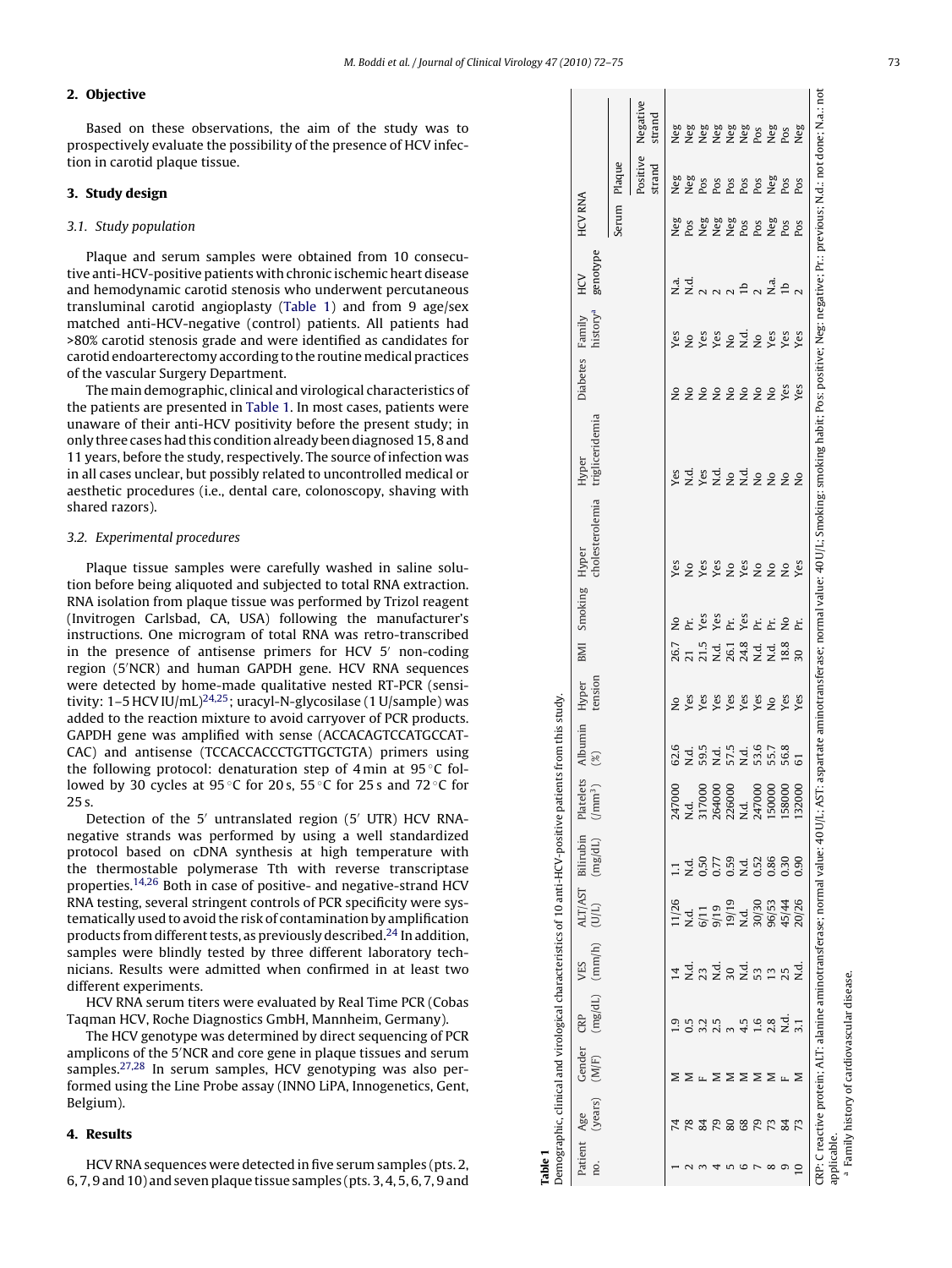

Fig. 1. (Panel A) Analysis of sensitivity and specificity of HCV strand-specific nested RT-PCR. Ten-fold dilutions (starting from 10<sup>8</sup> to 1 genomic equivalent/reaction – gen. eq.) of positive-strand (upper panel) and negative-strand (lower panel) synthetic HCV RNA were reverse transcribed with Tth polymerase in the presence of sense (for negative-strand detection) and antisense (for positive-strand detection) primers and then subjected to PCR amplification. The detection limit for positive-strand was 10 gen. eq./reaction, while for negative-strand was  $10^2$  gen. eq./reaction. The specificity of negative-strand detection was maintained in the presence of an excess of  $10^6$  gen. eq. of positive-strand HCV RNA. 100 bp: 100 base-pair DNA molecular weight marker. (Panel B) HCV RNA detection in serum and plaque tissue by nested RT-PCR. Lanes 1 and 11: 100 bp DNA molecular weight marker; lanes 2–10: PCR results from serum and plaque samples from two representative patients (from [Table 1\):](#page-1-0) patient #7 (lanes 2–5) showing HCV RNA sequences in both serum and plaque; patient #3 (lanes 7–10) in plaque tissue only. Lanes 12 and 13 (positive controls): serum sample from an HCV-positive patient and synthetic HCV RNA, respectively. Lanes 14–16 (negative controls): reaction mixture without cDNA, serum sample from an HCV-negative patient, distilled water instead of cDNA, respectively.

10) from anti-HCV-positive patients ([Table 1](#page-1-0) and Fig. 1). The mean viral load (detection of positive-strand HCV RNA) in serum was  $7.79 \pm 4.21 \times 10^5$  IU/mL. No HCV RNA sequences were detected in anti-HCV-negative subjects (data not shown). HCV genotype analysis showed five out of seven typeable patients were infected by HCV genotype 2 (pts. 3, 4, 5, 7 and 10) and the remaining 2 by HCV genotype 1 (pts. 6 and 9). For one patient, genotyping techniques could not provide a definitive result (pt. 2, [Table 1\) p](#page-1-0)robably due to the low HCV RNA concentration in the sample. Negativestrand HCV RNA (replicative intermediate) was detected in two out of seven HCV RNA-positive plaques (pts. 7 and 9; [Table 1](#page-1-0) and Fig. 1).

#### **5. Discussion**

Available data suggest that HCV is an independent risk factor for carotid atherosclerosis, even though the mechanism involved is unknown. The present study, for the first time, demonstrates the presence of HCV genomic sequences and replicative intermediates in plaque tissues, strongly suggesting the possibility of an active infection of the carotid plaque. The detection of HCV sequences in the sole plaque tissue in three patients further supports viral localization rather than contamination by circulating particles.

It is now widely accepted that infective agents contribute to the initiation and progression of the chronic immuno-mediated cell inflammation underlying atherosclerosis, through the inflammatory/immune response elicited in the host. $8$  For a long time the prime culprit of atherogenesis was considered the antigen presentation to T lymphocytes of a fragment of macrophage "digested" oxidized low-density lipoproteins. However, infective agents can accelerate the occurrence of several key steps in the plaque formation, since they can promote endothelial dysfunction, potentiate the recruitment and activation of T lympho-monocytes and/or enhance the proliferation and migration of smooth muscle cells from tunica media to intima. Who is the culprit is still under debate.

In a preliminary study, we observed HCV infection was associated with asymptomatic carotid wall thickening in patients with chronic ischemic heart disease[.23](#page-3-0) Unspecific markers of inflammation showed similar patterns in HCV-positive and HCV-negative patients, suggesting systemic inflammation did not play a major role in such an association.

The present study shows viral localization in plaques in the majority of HCV-seropositive patients, suggesting HCV could play